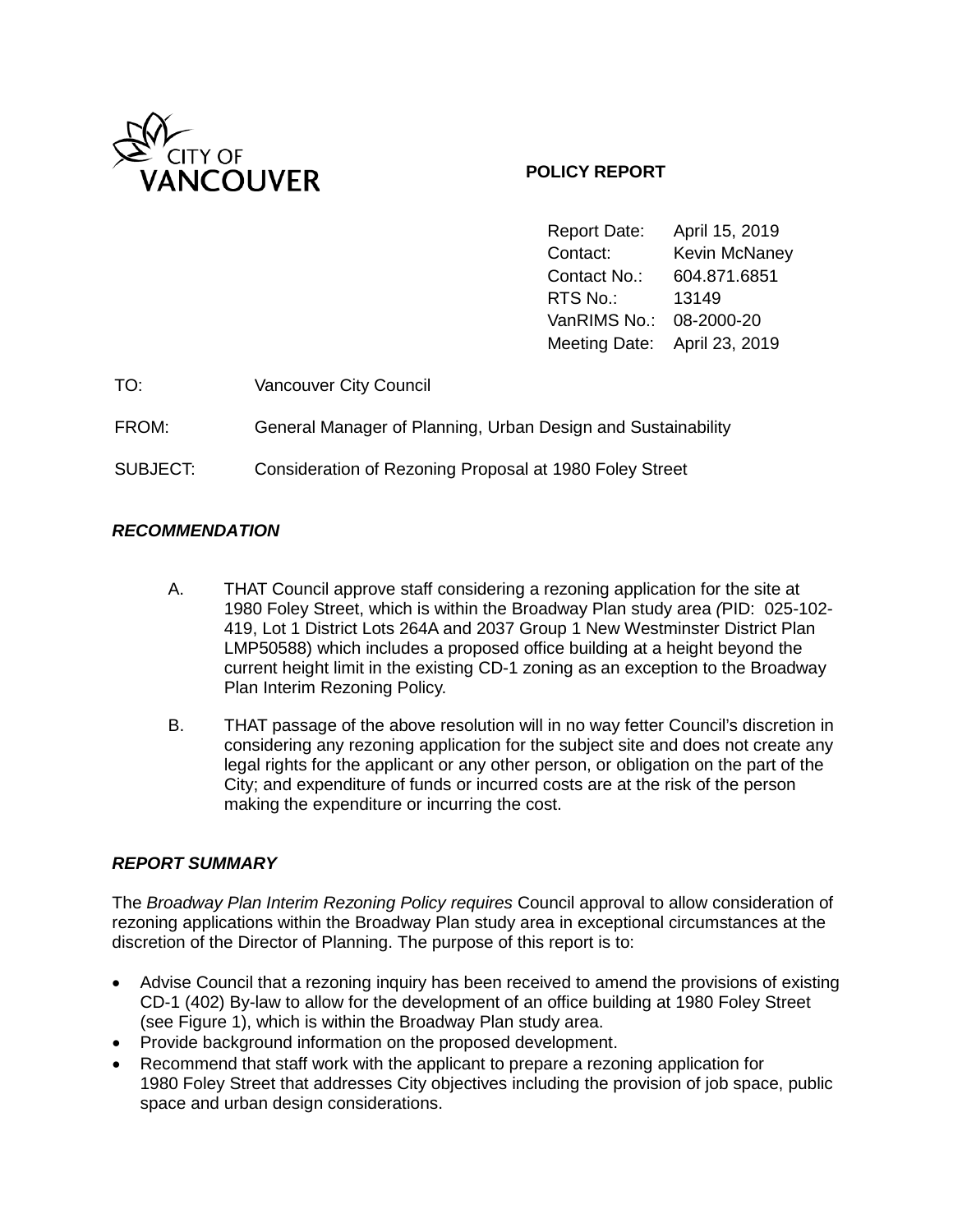# *COUNCIL AUTHORITY/PREVIOUS DECISIONS*

- CD-1 (402) Great Northern Way Campus (by-law enacted November 30, 1999, lasted amended July 22, 2014)
- *False Creek Flats Plan (2017)*
- *Policy on Consideration of Rezoning Applications and Heritage Revitalization Agreements during Broadway Planning Process (2018)*



*Figure 1: Contextual area map showing maximum permitted heights under CD-1 (402) By*law. The final building height of the proposed development will be determined through the *rezoning process and will be subject to Council's approval. However the rezoning application may include a proposed building height of approximately 250 feet, which exceeds the height permitted by the current zoning for the site, should Council approve staff to consider a rezoning application for the site.*

# *REPORT*

# **BACKGROUND CONTEXT**

# *1. Rezoning Enquiry*

Staff have received a rezoning inquiry from Lululemon Athletica that proposes:

- An 11 to 13 storey office building.
- A 15 m wide landscaped public space that commemorates the former China Creek.
- Overall density of 5.13 Floor Space Ration (FSR) and total floor area of 582,951 square feet.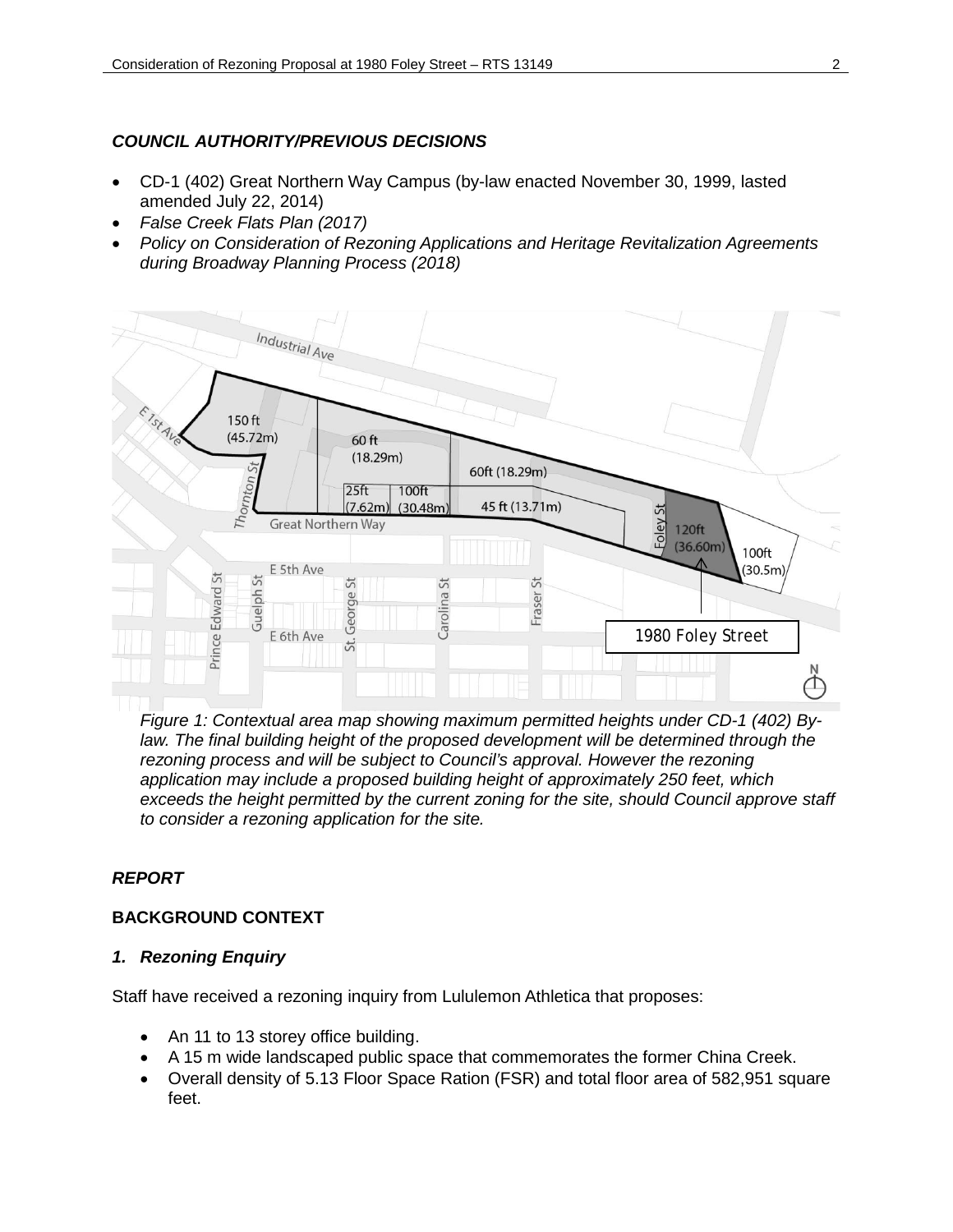#### *2. Policy Context*

The subject site is currently zoned CD-1 and is located within the False Creek Flats. The *False Creek Flats Area Plan was* adopted in 2017 and included strategic direction to "*Maximize development opportunities to create employment intensification.*"

The Plan seeks to intensify job space opportunities close to transit:

*"7.1 BUILT FORM PRINCIPLES Intensify Employment Opportunities Economic advances, new ideas and innovation are often tied to the sharing of ideas tied to local interactions and conversations. As such, this plan seeks to encourage a high-intensity employment district near transit and around high amenity public spaces to anchor public life."*

The *False Creek Flats Area Plan* also includes policy to improve north-south walking and cycling connections from Mount Pleasant and surrounding areas. The "Walk the Line" network of public spaces, as shown in Figure 2, includes the "five-point walking/cycling route connector" adjacent to the 1980 Foley Street site. A connection will be explored through access to the eastern portion of the 1980 Foley Street site, as part of a 15 m Right-of-Way, as shown in Figure 3.

In June 2018, Council approved a Broadway Plan Interim Rezoning Policy which limits rezoning applications being considered within the Broadway Plan study area. The policy provides that generally rezonings will not be considered in the Broadway Plan Study Area while the Broadway Plan process is underway, in order to not pre-empt or divert the planning process with rezonings which set new directions or preclude options that could emerge during the process. The policy provides for three exceptions to allow consideration of rezoning applications, including the following "Policy 3" which provides:

*"Rezoning applications which seek relief from any of the terms of this rezoning policy may be considered under exceptional circumstances once reported to Council for direction, at the discretion of the Director of Planning."*

In this case, the Director of Planning recommends that Council approve staff considering and proceeding with a rezoning application review process based upon exceptional circumstances, including that there is no additional density being requested, the provision of job space is aligned with the recently completed False Creek Flats Area Plan, and there is an opportunity to advance strategic streetscape and public space improvements.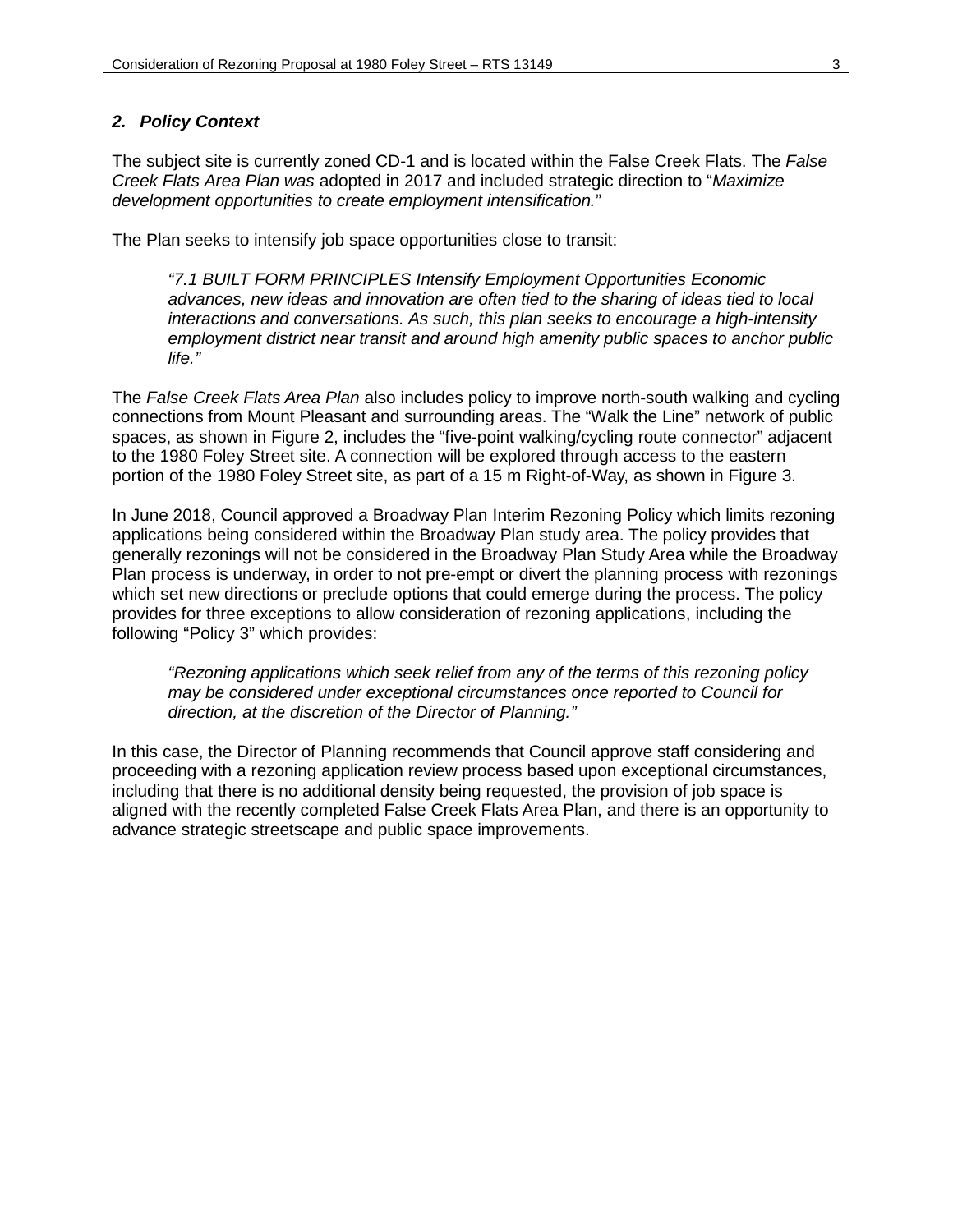

*Figure 2: False Creek Flats Area Plan – Walk the Line map*

# *3. Strategic Analysis*

The Director of Planning recommends that a rezoning application be considered for the site. The submitted enquiry incorporates a significant office building that will help advance the objectives of the *False Creek Flats Area Plan* by:

- intensifying job space close to transit and amenities,
- securing additional public space (China Creek), and
- improving walking and cycling connections.

Staff also recommends that the inquirer work with Staff on the preparation of a rezoning application that improves the urban design development to reduce shadowing on the new China Creek public space, and that maximizes views from Mount Pleasant to the North Shore Mountains.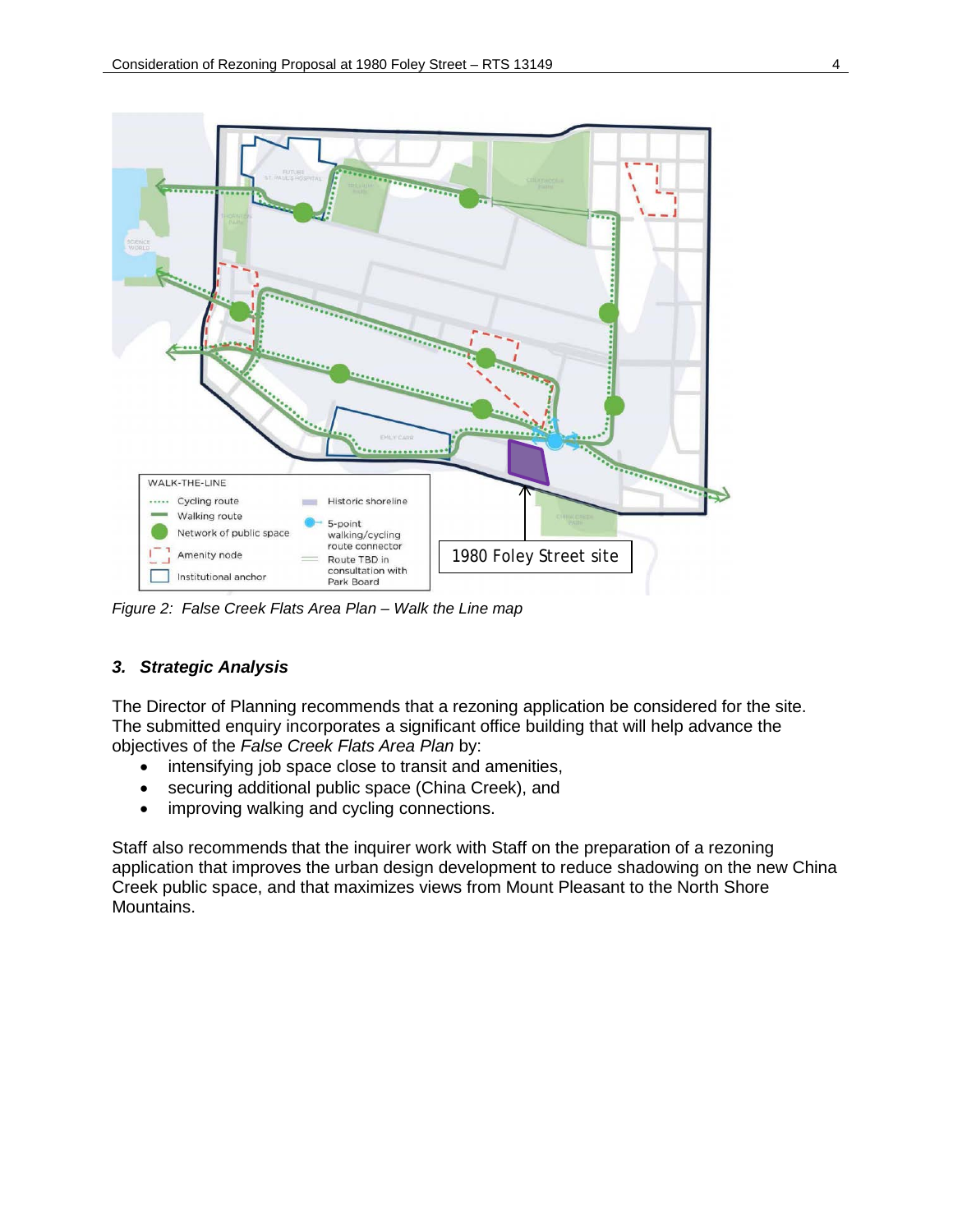

*Figure 3: 1980 Foley Street site*

The provisions of the existing CD-1 By-law will not allow the existing density to be achieved on site, without an increase in the allowable height. This is due to the need for setbacks from Foley Street and from Great Northern Way to allow for walking, cycling and landscaping improvements, and the easements and Rights-of-Way that limit the portion of the site that can be built on as shown in Figure 3. Additionally, a 15 m Right-of-Way along the eastern portion of the site can be used to secure a new China Creek public space.

**Land Use** – The proposed office land use is consistent with the existing CD-1 By-law and with *False Creek Flats Area Plan*.

**Height and Density** – The proposed development in the rezoning inquiry seeks no increase in density. However, it does seek additional height to allow the existing density to be achieved, while allowing urban design creativity to maximize views to the North Shore Mountains and to minimize shadows on the future China Creek public space. A building height of up to 250 feet will be tested as part of the Rezoning Application process. The maximum allowable height under the existing zoning is 120 feet. Any proposed increase in height above that currently allowed under the CD-1 By-law will be subject to Council approval as part of the rezoning process, if the rezoning application proceeds and Council subsequently refers it to a Public Hearing.

**Views** – View impacts to the North Shore Mountains from the top of the escarpment on the south side of Great Northern Way and from China Creek North Park will be considered as part of the rezoning review process and a building massing for the site will be developed through the rezoning process to improve upon what can be achieved under the existing zoning.

**China Creek Open Space** – As shown in Figure 3 above, a 15 m Right-of-Way runs along the eastern side of the site for the purpose of constructing/maintaining water and sewer works, and for the purpose of the "daylighting" of China Creek, if/when required. This unique opportunity will be explored further as part of the rezoning process.